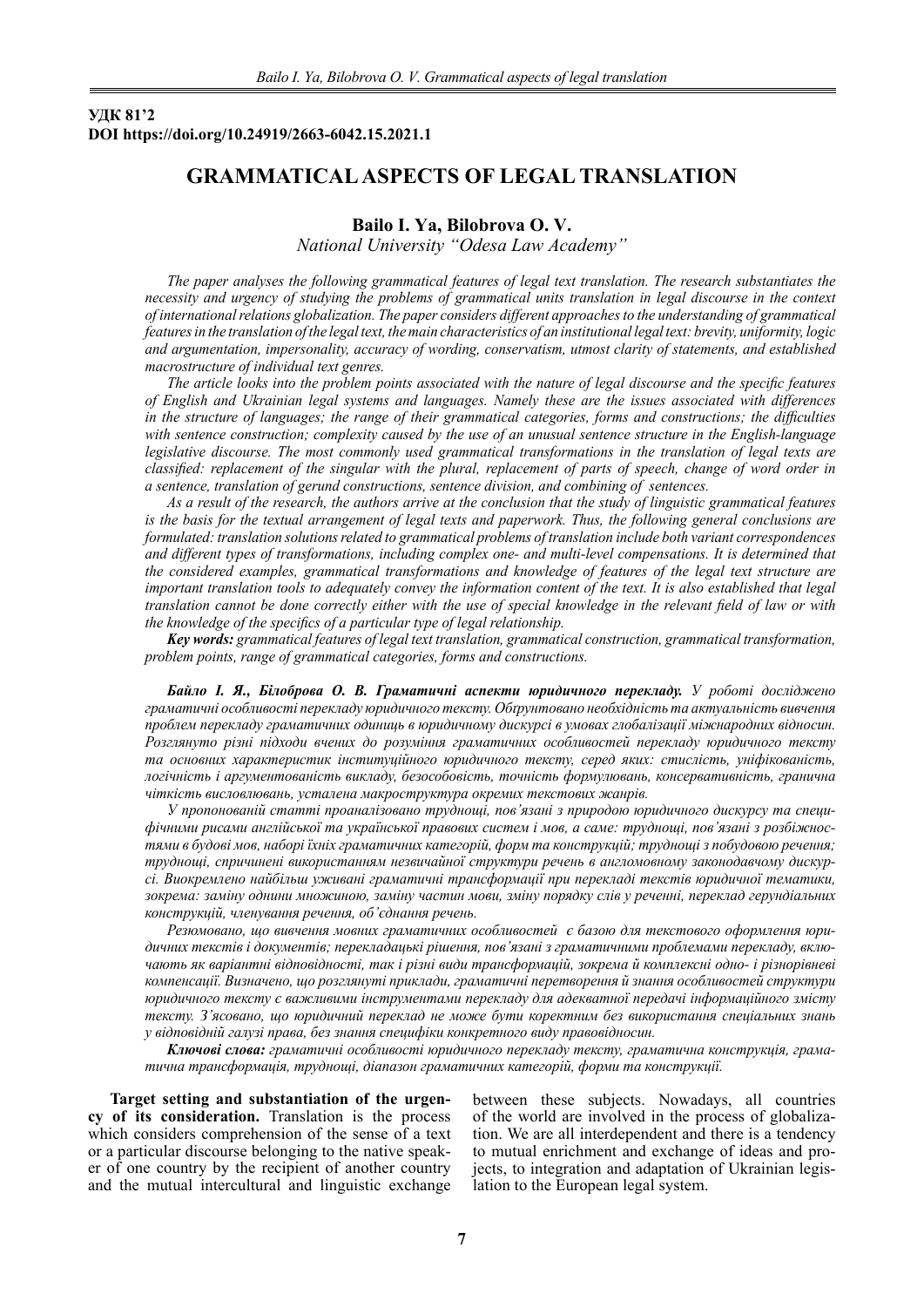Translation of legal documents, including laws and regulations, becomes a necessity, and therefore the study of the peculiarities of legal discourse translation is becoming increasingly important. Cooperation is inevitable in the context of strengthening international ties and thus, in favour of better understanding among speakers of different languages, it appears completely impossible to do without adequate translation. In their practical or scientific activities, public authorities, organizations, enterprises, companies, as well as individuals and legal entities are somehow related to the legal aspect of documentation, correspondence, legal framework, international agreements, contracts, as well as their subsequent translation in interaction with foreign persons. Moreover, the adaptation of the national legislation to the European standards, understanding of foreign media sources, scientific publications and the conclusion of private and international agreements and treaties requires accurate, logical and correct translation, which would take into account the grammatical features of languages. Therefore, in the complex translation of the text of legal issues, the grammatical component is regarded as an extremely important integral part of legal translation. Without it, it is impossible to adequately understand the language of the native speaker. Accurate grammatical construction and grammatical transformation being as close as possible to the authenticity of the original source are a key factor in translation activities. This paper pays special attention to the grammatical features of the translation of a legal text. After all, the study of the grammatical aspect of translation of documentation belonging to the legal discourse remains insufficiently studied.

Legal discourse is a type of institutional discourse that belongs to the sphere of social relations regulation and characterized by a rigid organizational and hierarchical structure. Traditionally, the following main types of legal discourse are distinguished: 1) legislative; 2) oral judicial; 3) written judicial; 4) educational legal. Professional lawyers are the source of legal texts; they create these texts, taking into account the peculiarities of society.

The status of law is extremely high and crucial; its language is a reliable indicator of the legislators' level of culture and their respect for citizens. When formulating laws, their authors (and hence translators) are simply obliged to adhere to the existing language norms. The general linguistic characteristics of legislative discourse in English and Ukrainian have much in common.

The language of legislative discourse is usually ritual and archaic; it is subject to very strict stylistic norms regarding the way of expression and register, as well as highly codified genre structures. The style of most documents should not evoke additional associations and distract attention from the essence of the document; there are no peculiar individual authorial features in this style. Neutral presentation of legal norms increases the effectiveness of legal regulation.

**Analysis of recent researches and published works.** Linguistic researchers of the legal text have substantially contributed to the study of grammatical features of text translation in the legal discourse.

According to I. Semyonkina, there are strict restrictions at all levels, from the macrostructure of the text to paragraphs, sentences and phrases, with an effort to adhere to standardized forms, which are infrequent in ordinary texts, clichés, set expressions and special means of expressing integrity (coherence, intertextuality) [6].

The language of law is conservative because archaisms add authority and, moreover, majesty, to it. The complexity of information load of each sentence and the importance of complete and unambiguous transmission of each position, when any possibility of ambiguous interpretation is excluded, lead to the use of extremely long sentences with complex syntax, high level of hypotaxis, and repetition of syntactic discontinuity, i.e., logical structures with the meaning of condition and reason are frequent in use.

According to the researches of S. Postrikhan, the legal text is an example of a business culture focused on a certain circle of recipients. Such a document is characterized by a pragmatic orientation, due to the specific format of lexical and grammatical units, logical and legal connections [4].

The researchers of the legal text I. Korunets and S. Postrigan define legal translation as a highly specialized approach of a translator, who must have knowledge in the field of jurisprudence and law. For an adequate transmission of legal information, the language of the legal translation must be particularly accurate, logical, reasonable, clear, reliable, etc. [3; 4]. І. Rud connects in his studies the use of clichés with the format of contracts and agreements with a strict clear structure [5, 222–225]. O. Emelina defines the role of present tense verbs and passive constructions, emphasising on the use of clichéd forms of translation [2].

Striving to be as accurate as possible, lawyers prefer a tried-and-true, flexible, vague, and abstract language. The objectivity of information presentation is ensured by the predominance of the absolute present tense of the verb and passive constructions. Compressive language components are not inherent in the legal text (abbreviations, parentheses and numerical notations are not characteristic; numerals are usually denoted by words, etc.).

The general nature of information is conveyed due to the predominance of the semantics of the subject, where, along with nouns of legal subject, nouns and pronouns with generalizing semantics (everyone, no one, all citizens) are widely used.

The imperative nature of information is provided by the use of verb structures with the meaning of the modality of necessity and the modality of possibility: may, has the right. Legal information to be translated may relate to any area of human activity, and this may present additional difficulties for the translator.

In such a situation, in addition to background knowledge in the legal field (understanding the realities of different legal systems, special terminology, cultural and historical context, etc.), the translator needs to demonstrate background knowledge in the specific field to which the document relates.

The above-mentioned features make the language of legal discourse not only extremely difficult (even for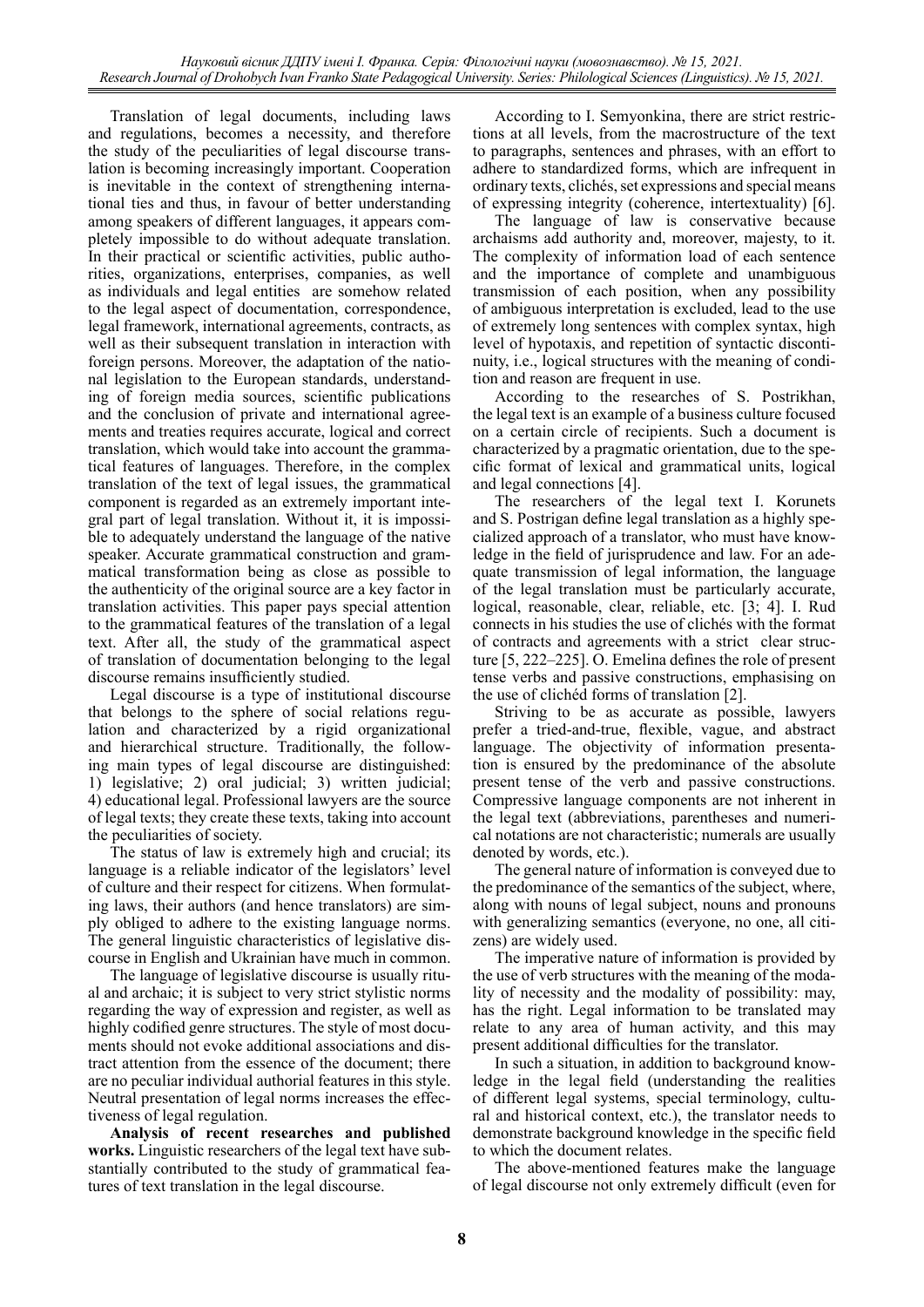native speakers who have no legal education), but often incomprehensible.

**Articulation of the purpose and objectives of the article.** Translation of legal discourse implies considerable difficulties closely related to the nature of legal discourse and the specific features of English and Ukrainian legal systems and languages. The **aim**  of the article is to study grammatical difficulties while translating legal texts. Among such grammatical difficulties, it is possible to lay emphasis on the following:

1. Difficulties related to differences in the structure of languages, their grammatical categories, forms and constructions, and in the sentence construction. This is due to the fact that English and Ukrainian belong to different branches of the Indo-European family of languages and different structural types of languages. Here is an example:

*Member States shall accord nationals of other Member States the same treatment as their own nationals as regards participation in the capital of companies or firms within the meaning of the second paragraph of Article III-27, without prejudice to the application of the other provisions of the Constitution* (**Eurodocs**) *– Без порушення застосування інших положень Конституції, держави-члени в питаннях їхньої участі в капіталі товариств у сенсі статті III-27, надають громадянам інших держав-членів однаковий режим із власними громадянами* (**Eurodocs**).

2. Difficulties caused by the use of non-standard sentence structure in English-language legislative discourse. It is known that legal English has significantly been influenced by the grammatical structures of French. Quite common are the varieties of the conditional mood which have fallen out of use in modern English, especially in colloquial English, for example:

*Be it enacted by the Queen's most Excellent Majesty, by and with the advice and consent of the Lords Spiritual and Temporal, and Commons, in this present Parliament assembled, and by the authority of the same...*  (**Eurodocs**)*.*

It can be argued that lawyers cannot expect translators to create parallel texts that are identical in influence, but they expect that the translated texts will have identical legal consequences. The quality of legal translation in some way affects the effectiveness of law enforcement, the degree of regulation of specific relations, so the language of translation should ensure the implementation of public purpose. This requires from the translator an absolutely clear understanding of the situational, social, contextual rules followed in the law-making process by the legislator of another state and another culture.

**Presentation of the core material of the study.** The system of logical connections, reflected in grammar, is universal. When learning a foreign language, we automatically compare the already known language tools to express grammatical meanings, with the tools of a foreign language. Thus the grammatical system of a foreign language is built, which in our consciousness is connected with the grammatical system of the native language. As a rule, the grammatical meanings of one language correspond to the grammatical meanings of another language. The present tense form of a verb in English corresponds to the present tense form of a verb

in Ukrainian, French, German, and other languages; the contracting reason in each language also has a correspondence. Therefore, in most cases there is no great need to speak about significant obstacles. In the language system, most grammatical meanings have their correspondences. Though, it is important to understand that compliance does not mean formal identity. Linguistic competence presupposes full knowledge of these correspondences. We have a particular interest in those special cases in grammar which lie in the field of translation competence and require translation decisions.

1. Such difficulties arise in the following cases:

If there is no given grammatical meaning in the language of translation (it is not explained).

2. If there are differences in the structure of grammatical meaning in the language system, in its conventional and functional range in language implementation, including:

a) if the grammatical meaning has several forms of expression in the language of translation and the translator has to make a choice in the language implementation;

b) if the traditions of quantitative use of this grammatical form differ;

c) if the grammatical meaning is included in the meaningful invariant.

These considerations allow us to draw two general conclusions:

• We can consider as grammatical problems of translation only those problems that are in the field of translation, not language competence.

• Translation solutions related to the grammatical problems of translation include both variant correspondences and different types of transformations, including complex one- and multi-level compensation.

Considering the official business language style, it should be noted that this style is characterized by a large number of terms and concepts. In the range of language tools and techniques, the main features of the official business style are the consistency and accuracy of the facts, clarity, monosemanticity and conciseness of statements, the presence of set verbal formulas (for example, to, in connection with, in accordance with, in order, according to, etc.), the use of words in the literal sense, the widespread use of special terms, the observance of the direct order of words in a sentence, etc. Official business style is expressively neutral because it emphasizes business relationships and does not convey a subjective assessment of what is being taught. In the official business style it is very important to adhere to the following grammar rules:

1. It is necessary to limit the use of complex syntactic constructions of sentences with adjectives and adverbial expressions, with different kinds of remarks.

2. Conciseness of the statement is achieved by replacing complex sentences with simple ones, as well as by eliminating adjectives and adverbial expressions and using common abbreviations.

3. The use of impersonal and imperative forms of the verb in the present tense with the indication of priority or regularity of action.

4. The use of complex sentences with conjunctions and subjunctives should be minimized; asyndetic, simple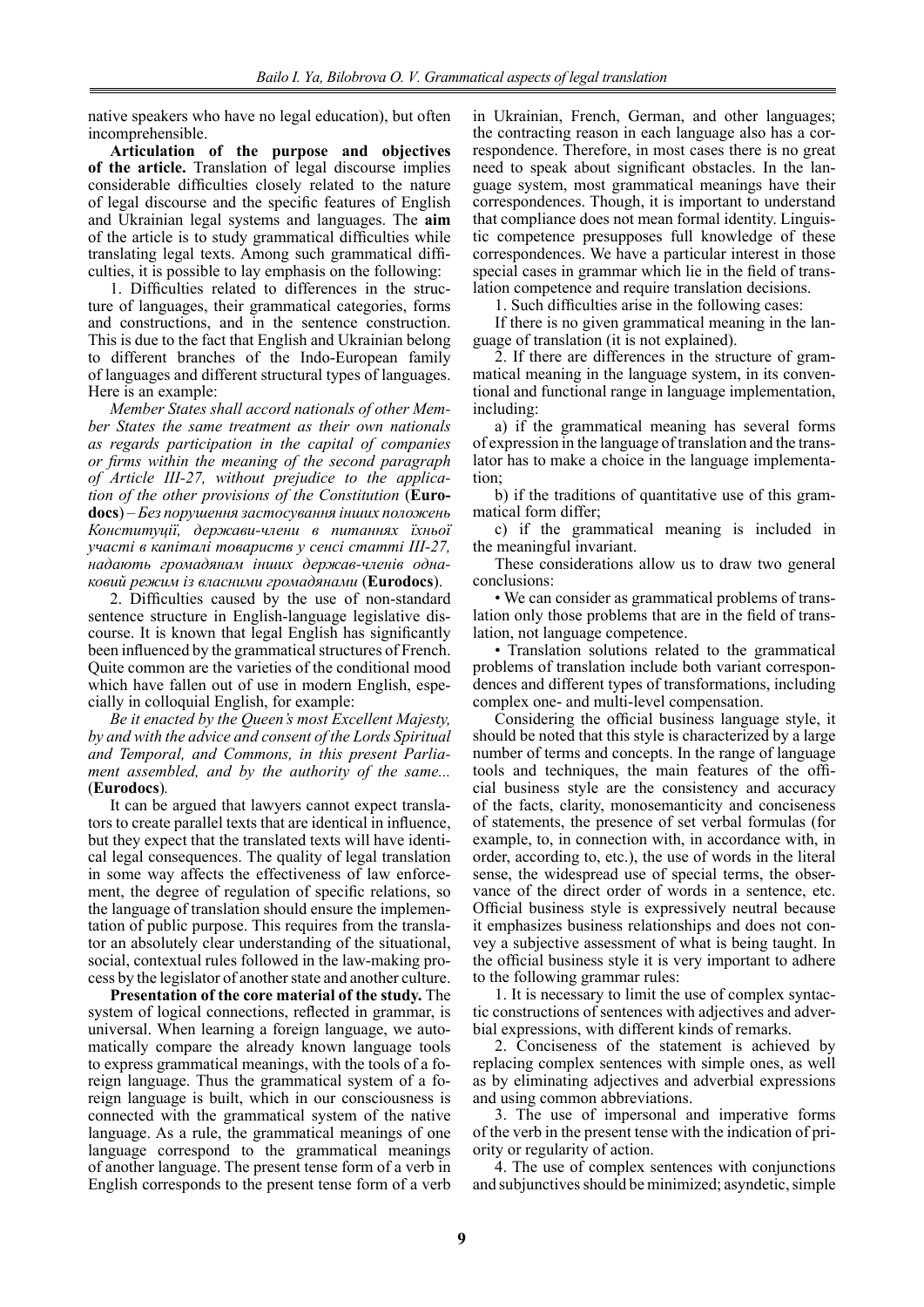sentences are used instead (several subjects in one predicate, several predicates in one subject, several objects in one of the main parts of the sentence, etc.).

When translating texts of official business style, we encounter a number of grammatical difficulties whose reasons for existence are primarily differences in the picture of the world of English and Ukrainian languages. The stability and clarity of sentence construction helps to easily recognize the transformations and constructions that take place in the original texts and their equivalents. However, in some cases, when confronted with the terminology of official business style texts, it is necessary to be able to adequately select a certain type of translation. That is why, when researching the translation of official business style texts, it is very important to note which constructions are used most often and which method of material transfer should be used in a given situation.

The most commonly used grammatical transformations in the translation of legal texts include the following:

• Replacement of the singular with the plural:

*State Parties recognize the right of the child to the enjoyment of the highest attainable standard of health…* (**Eurodocs**) *– Держави-учасниці визнають право дитини на користування найдосконалішими існуючими послугами системи охорони здоров'я…*  **(Eurodocs).**

– Replacement of parts of speech:

*…to this end, State Parties shall promote the conclusion of bilateral or multilateral agreements or accession to existing agreements* (**Eurodocs**) *– …з цією метою держави-учасниці сприяють укладанню двосторонніх чи багатосторонніх угод або приєднуються до чинних угод* (**Eurodocs**).

In this case, the English noun 'accession' was replaced by the verb 'join' in the Ukrainian sentence.

– Changing the order of words in a sentence:

*State Parties shall take all appropriate measures to ensure to women, on equal terms with men and without any discrimination, the opportunity…*  (**Eurodocs**) *– Держави-учасниці вживають усіх відповідних заходів, щоб забезпечити жінкам можливість на рівних умовах з чоловіками і без будь-якої дискримінації…* (**Eurodocs**).

– Translation of gerundial constructions:

*No State Party shall expel, return or extradite a person to another State where there are substantial grounds for believing that he would be in danger of being subjected to torture* (**Eurodocs**) *– Жодна держава-учасниця не повинна висилати, повертати чи видавати будь-яку особу іншій державі, якщо є серйозні підстави вважати, що ій там може загрожувати застосування катувань* (**Eurodocs**).

– Sentence segmentation:

*The provision for the reduction of inc stillbirth-rate and of infant mortality for the healthy development of the child and the improvement of all aspects of environmental and industrial hygiene* (**Eurodocs**) *– Забезпечення скорочення мертвонароджуваності та дитячої смертності і піклування про здоровий розвиток дитини. Поліпшення всіх аспектів гігієни зовнішнього середовища і гігієни праці в промисловості* (**Eurodocs**).

## • Sentence combining:

*No one shall be subjected to torture or to cruel, inhuman or degrading treatment or punishment. In particular, no one shall be subjected without his free consent to medical or scientific experimentation* (**Eurodocs**) *– Нікого не може бути піддано катуванню чи жорстокому, нелюдському або принижуючому гідність поводженню, а також жодну особу не може бути без її добровільної згоди піддано медичним чи науковим дослідам* (**Eurodocs**).

As S. Postryhan denotes, an institutional legal text is a message of governmental nature objectified in the form of a written document concluded by the subject of a certain social and legal institution in a certain culture, which focuses on a certain range of recipients. Such a document has a special semantic unity, which is determined by its inherent types of lexical, grammatical, logical and legal connections, as well as semantic completeness and pragmatic guidance [4].

Depending on the type of documents being translated, legal translation is divided into translation of laws and regulations and their drafts, translation of contracts, translation of legal opinions and memoranda, translation of apostilles and notarial certificates, translation of constituent documents of legal entities and translation of powers of attorney.

Legal translation as a creative process of high degree of complexity largely consists of finding equivalents between the different types of categories of the original text and the translated text. The main characteristics of the institutional legal text, according to the researchers [1, 7], are brevity, unification, logic and argumentation of presentation, impersonality, accuracy of wording, conservatism, extreme clarity of statements, and fixed macrostructure of individual text genres.

Thus, I. Korunets, comparing legal texts with texts of other functional styles, notes that legal documents lack emotionality, interrogative and exclamatory modalities, dialogical and monologue forms of presentation, they are dominated by the use of verbs in the present tense, and they also comprise a large number of standardized international clichés [3, 290].

As I. Rud notes [5, 222–225], such clichés include, i.e., constructions of type

(1) *hereinafter referred to as 'the Parties'* – *які надалі іменуються Сторони; and type* (2) *have agreed as follows* – *домовилися про таке*, are characteristic of the genre 'contract'. Other genres of legal discourse are dominated by clichés directly related to the macrostructure of the document. For example, (3) *for the purpose of this agreement* – *у цій угоді the following terms have such meaning.* This cliché is used in the main part of legal texts of the genre 'international agreement', (4) *done at … on the… day of … in the year …, in duplicate each in the English and Ukrainian languages, each of these texts being equally authentic* – *вчинено у (number denoted by ordinal numbers)… day… (name of the month)… (year denoted by ordinal numbers) of the year in two copies, each in Ukrainian and English, all texts being authentic*. This formula is a standardized final part of agreements and treaties in international law. Let us consider more in detail the typical interlingual differences for the language pair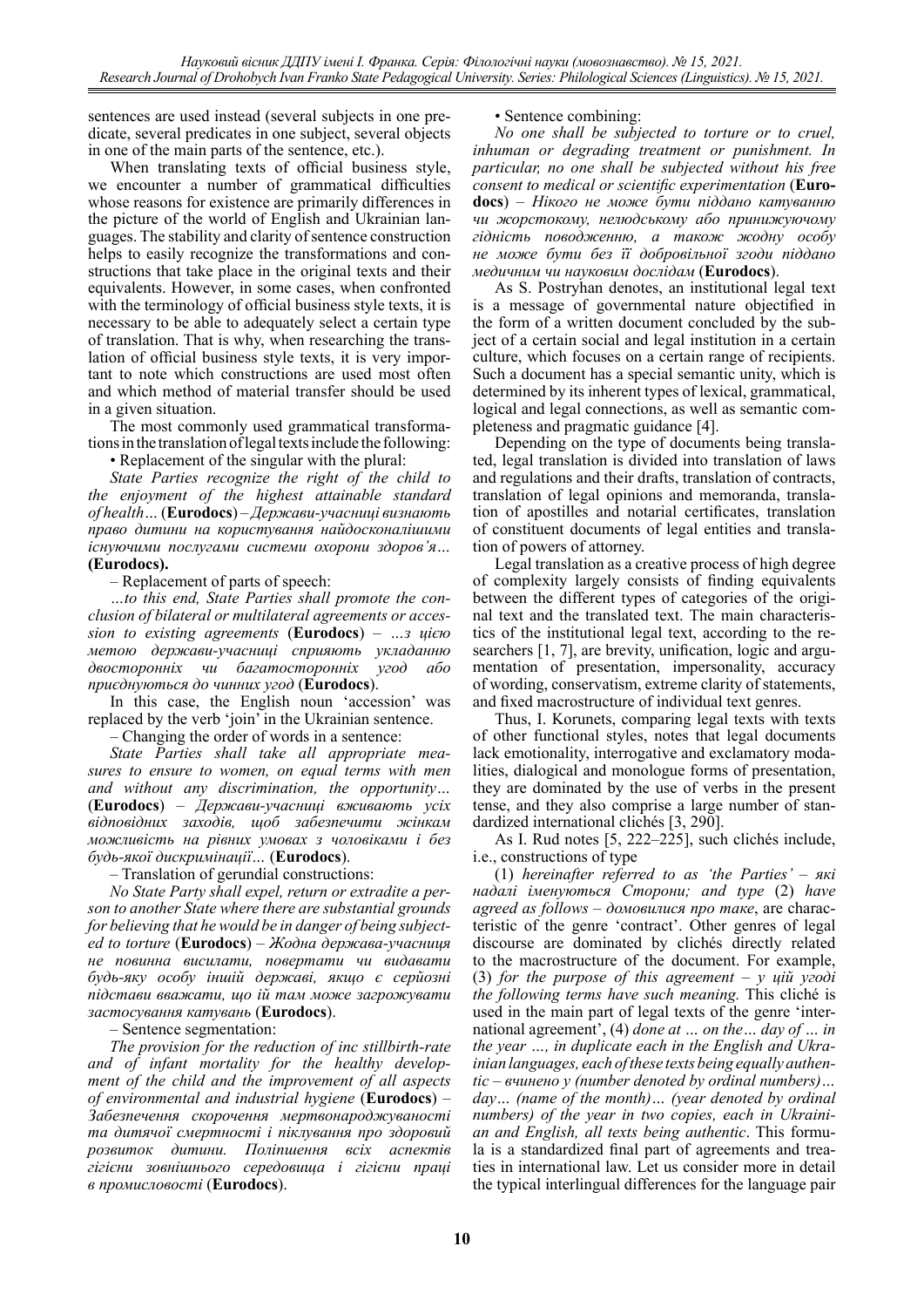'English-Ukrainian' at the syntactic and morphological levels in the case of translation of legal texts of institutional legal discourse. One of the defining grammatical features of legal documents is the use of complex modal predicates shall + Infinitive:

(5) *Diplomatic missions and consular posts of the Member States shall issue multiple-entry visas <…> to the following categories of persons<…>* (**mfa.gov.ua**) – *Дипломатичні представництва та консульські установи держав-членів оформлюють багаторазові візи <…> таким категоріям осіб <…>* (**mfa.gov.ua**)

(6) *"Member State" shall mean any Member State of the European Union* (**mfa.gov.ua**) *– «Держава-член» означає будь-яку державу-члена Європейського Союзу<…>* (**mfa.gov.ua**)

Examples 5 and 6 of the text genre 'international agreement' demonstrate that such a complex predicate shall + Infinitive is translated into Ukrainian by the Ukrainian verb in the active voice in the present tense. However, if the negative particle not is added to the specified complex modal predicate, then there will be another version of translation with the Ukrainian complex modal predicate in the sense of prohibition:

Typical complex modal predicates in legal texts of the genre 'international agreement' can also include may/may not + Infinitive, which indicate the permission or prohibition of certain actions of the parties, for example:

(9) *Сitizens of the European Union and of Ukraine who have lost their identity documents <…>, may leave the territory of Ukraine or the Member States on the grounds of valid identity documents <…> issued by diplomatic missions or consular posts of Ukraine or the Member States <…>* (**Eurodocs**) – *Громадяни України та Європейського Союзу, які втратили документи, що посвідчують іх особу, можуть залишити територію України або держав-членів на підставі оформлених їм дипломатичними представництвами або консульськими установами України або держав-членів дійсних документів, що посвідчують їхню особу <…>* (**Eurodocs**).

According to Grammar researcher O. Yemelina, the grammatical features of the translation of legal texts include: the predominance of present tense verbs, passive constructions, modal verbs to denote necessity and possibility, the absence of personal and indicative pronouns, the transfer of numerals in words, and the use of Latin clichéd forms. It is also worth mentioning the lack of emotional coloring and complex syntax, which helps to achieve accuracy and unambiguous legal wording [2]. As far as the grammatical structure of language reflects a system of logical connections through which the world around is perceived and described, the grammatical structure is largely decisive for the process of translation to convey semantic content. In the case of legal translation, the content of the text imposes certain restrictions on the grammatical constructions of the language, which can be overcome by using grammatical transformations. Such techniques include changing the word-order, changing the structure of the sentence (completely or partially, replacing parts of speech and members of the sentence, adding and omitting words) can be used separately. However, quite frequently, when translating the same sentence several

techniques can be used simultaneously. In English sentences, the semantic center can be both at the beginning and at the end of the sentence, while in Ukrainian the semantic center is at the end of the sentence. The Ukrainian language allows to identify the semantic center at the expense of use of more flexible wordorder and, most frequently, the order of words will be reversed: secondary members, a predicate, a subject. The presence of the definite article in front of the subject shows that the subject does not carry new information; therefore, the semantic center is at the end of the sentence. In this case, the order of words in translation is not changed as the place of the semantic center in English and Ukrainian sentences coincides. The indefinite article implies the presence of new information, therefore, the place of the semantic center of Ukrainian and English sentences does not coincide, which makes it necessary to change the order of words in translation:

*The present Agreement shall come into effect from the date hereof and its validity term shall not be defined* (**Eurodocs**) *– Цей договір вступає в силу з дня підписання його Сторонами і діє протягом невизначеного терміну* (**Eurodocs**).

Replacement of parts of speech and members of a sentence. The use of personal and impersonal verb forms is a characteristic feature of the English language, while the Ukrainian language is characterized by a wider use of nouns:

*An external manager is authorized to conserve the debtor's estate, monitor the activities of the debtor's management, equally distribute debtor's assets among its creditors in case of the liquidation of the debtor and terminate the bankruptcy case* (**Eurodocs**) *– У число повноважень розпорядника майна входять: забезпечення збереження майна компанії-боржника, спостереження за діяльністю керівництва такого підприємства, відповідне розподілу майна боржника між його кредиторами у разі ліквідації або припинення справи про банкрутство* (**Eurodocs**).

Considerable difficulties arise when we deal with the translation of verbs in the passive voice, especially in constructions with a single subject. As a rule, in the sentences with one subject there can appear several predicates in the Passive and Active Voices. When translating such sentences in the process of transformation, such a passive form is translated lexically.

*The company may on its own behalf acquire and exercise property and non-property rights, perform duties, sue and be sued in courts* (**Eurodocs**) – *Компанія має право від свого імені набувати і здійснювати майнові та особисті немайнові права, нести обов'язки, бути позивачем і відповідачем в суді* (**Eurodocs**).

Adding and omitting words. Due to the inherent conciseness of the English language when translating into Ukrainian, a need to add words frequently arises. Omission of words in translation is much less common.

*Under contract law, there is no contract if there is no consideration* (**Eurodocs**) – *В рамках договірного права договір не може існувати без зустрічного задоволення* (**Eurodocs**).

**Conclusions and prospects for further research in this field.** Thus, taking into account the fact that legal translation is one of the most complex types of trans-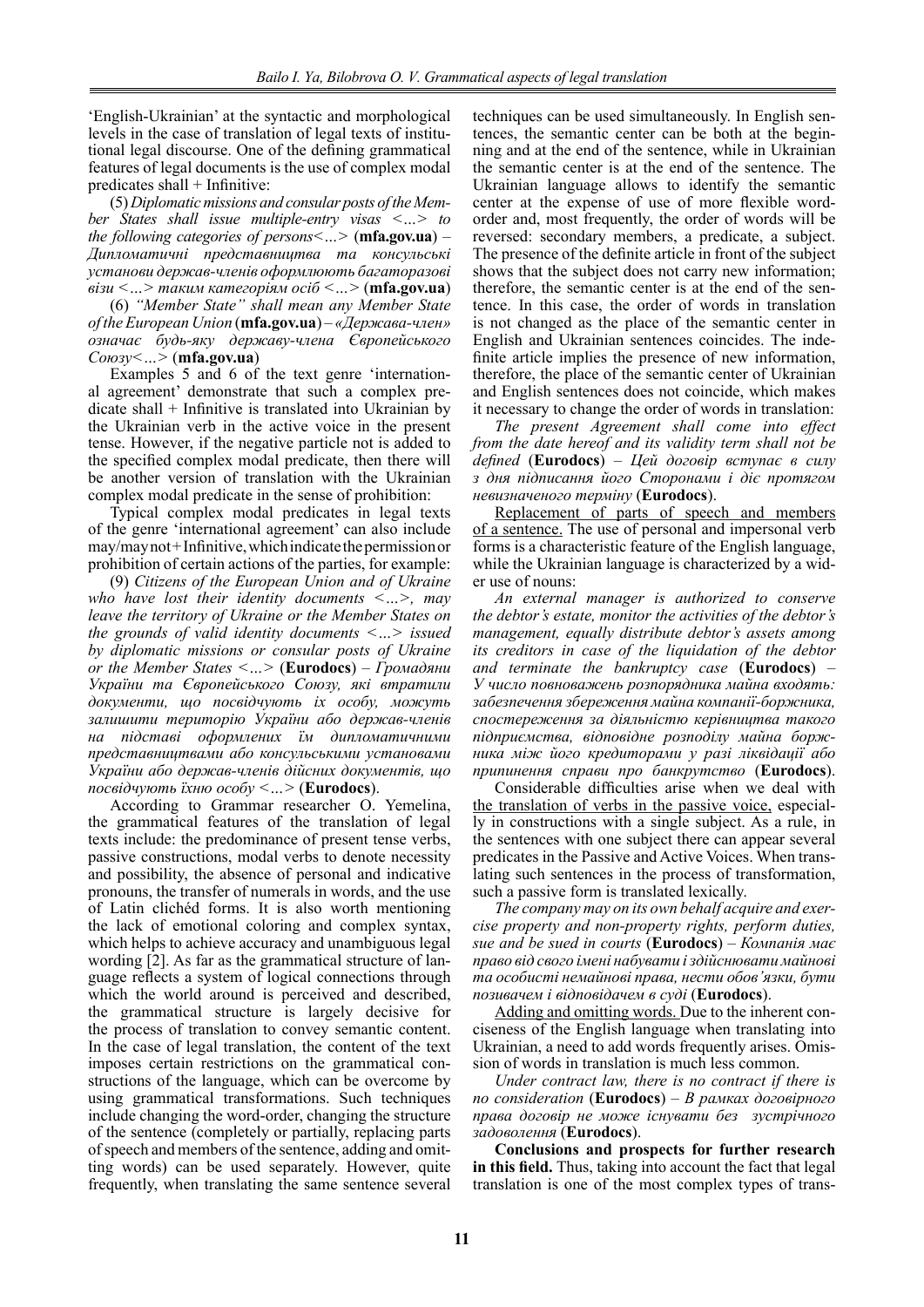*Науковий вісник ДДПУ імені І. Франка. Серія: Філологічні науки (мовознавство). № 15, 2021. Research Journal of Drohobych Ivan Franko State Pedagogical University. Series: Philological Sciences (Linguistics). № 15, 2021.*

lation, which requires a high level of professionalism, it should be noted that it is not enough for the translators to use their basic skills. Legal translation cannot be carried out correctly without the use of special knowledge in the relevant field of law, without knowledge of the specifics of a particular type of legal relationships. It is necessary to know much about the current legislation, and also to possess a set of special skills on understanding the subtleties of grammatically correct translation of the legal text / discourse. As legal translation is one of the most popular types of translation today, there is a growing demand for translators who specialize in this field. Legal linguistics is a relatively new, but not well developed science yet. Thus the specifics of legal translation are insufficiently studied and need more in-depth analysis. Different approaches of scholars to

understanding grammatical features in the translation of a legal text were considered, so the use of considered and analyzed grammatical translation transformations of a legal nature in the process of transmitting English texts is a necessary condition for solving the problem of literacy and accuracy.

The considered examples show that grammatical transformations and knowledge of the peculiarities of the structure of a legal text are important translation tools for adequate transmission of the information content of the text. However, when translating legal texts, one should not forget that each country has its own legal system, relevant legal terminology and practice. Therefore, the correct use of this tool is difficult without studying the linguistic grammatical features, which is the basis for the textual design of legal texts and documents.

#### **BIBLIOGRAPHY**

1. Гладуш Н. Ф. Концепція перекладу в працях сучасних англійських перекладознавців. *Актуальні проблеми перекладознавства та навчання перекладу в мовному ВУЗі* : тези доповідей. Київ : Вид. центр КНЛУ, 2006. С. 43–44.

2. Емелина О. В. Грамматические особенности перевода юридических текстов. *Право и управление. XXI век*. 2011. Вип. 2. С. 70–73.

3. Корунець І. В. Вступ до перекладознавства : підручник. Вінниця : Нова Книга, 2008. 512 с.

4. Постриган С. В. Усталені словосполучення в німецькому інституційному юридичному тексті: лінгвокультурологічний та комунікативно-прагматичний аспекти : автореф. дис. на здобуття наук. ступ. канд. філол. наук : 10.02.04. Київ, 2009. 17 с.

5. Рудь І. В. Граматичні труднощі перекладу юридичних документів (на матеріалі: «міжнародних угод» англійською мовою) : вебсайт. URL: http://philology.knu.ua/library/zagal/Movni\_i\_konceptualni\_2010\_30/222\_226.pdf.8.

6. Семьонкіна І. А. Специфіка англомовного законодавчого дискурсу в аспекті перекладу. *Вiсник Харкiвського нацiонального унiверситету iм. В. Н. Каразiна*. 2010. Вип. 896 : Романо-германська філологія. Методика викладання іноземних мов. Вип. 61. С. 181–185.

7. Снелл-Хорнбі М. Перекладознавство. Інтегрований підхід. Амстердам, Філадельфія, 1999. 166 с.

#### **SOURCES OF ILLUSTRATIVE MATERIAL**

8. **Eurodocs** – Європейська спільнота, Україна. Угода між Україною та Європейськими Співтовариствами. *Електронна система документації з питань адаптації законодавства України до Законодавства Європейського союзу* : вебсайт. URL: eurodocs.sdla.gov.ua.

9. **mfa.gov.ua** – Європейське Співтовариство, Україна. Угода між Україною та Європейським Співтовариством (Європейським Союзом) про сприяння видачі віз. *Офісний журнал Європейського Союзу*. 2007 : вебсайт. URL: http://mfa.gov.ua/mediafiles/sites/ukraine-eu/files/on\_the\_facilitation\_of\_the\_issuance\_of\_ visas.pdf.

#### **REFERENCES**

1. Hladush, N. F. (2006). Kontseptsiia perekladu v pratsiakh suchasnykh anhliiskykh perekladoznavtsiv [The concept of translation in the works of modern English translators]. *Aktualni problemy perekladoznavstva ta navchannia perekladu v movnomu VUZi*. Abstracts. Кyiv: Center of KNLU, 43–44 [in Ukrainian].

2. Yemelina, O. V. (2011). Hrammatycheskye osobennosty perevoda yurydycheskykh tekstov [Grammatical features of translation of legal texts]. *Pravo y upravlenye. XXI vek*, 2, 70–73 [in Russian].

3. Korunets, I. V. (2008). Vstup do perekladoznavstva [Introduction to translation studies]: pidruchnyk. Vinnytsia: Nova knyha [in Ukrainian].

4. Postryhan, S. V. (2009). Ustaleni slovospoluchennia v nimetskomu instytutsiinomu yurydychnomu teksti: linhvokulturolohichnyi ta komunikatyvno-prahmatychnyi aspekty [Set expressions in the German institutional legal text: linguocultural and communicative-pragmatic aspects]. (Avtoreferat dysertatsii kandydata filolohichnykh nauk). Kyiv [in Ukrainian].

5. Rud, I. V. (2010). Hramatychni trudnoshchi perekladu yurydychnykh dokumentiv (na materiali: "mizhnarodnykh uhod" anhliiskoiu movoiu) [Grammatical difficulties of translation of legal documents (on the materials: "international agreements" in English)]. URL: http://philology.knu.ua/library/ zagal / Movni i konceptualni 2010 30/222 226.pdf.8.

6. Semyonkina, I. A. (2010). Spetsyfika anhlomovnoho zakonodavchoho dyskursu v aspekti perekladu [Specificity of English legislative discourse in the aspect of translation]. *Visnyk Kharkivskoho natsionalnoho universytetu im. V. N. Karazina*. Kharkiv, 896: Romano-hermanska filolohiia. Metodyka vykladannia inozemnykh mov, 61, 181–185 [in Ukrainian].

7. Snell-Hornby, M. (1992). Perekladoznavstvo. Intehrovanyi pidkhid [Translation Studies. An Integrated Approach]. Amsterdam, Philadelphia [in Ukrainian].